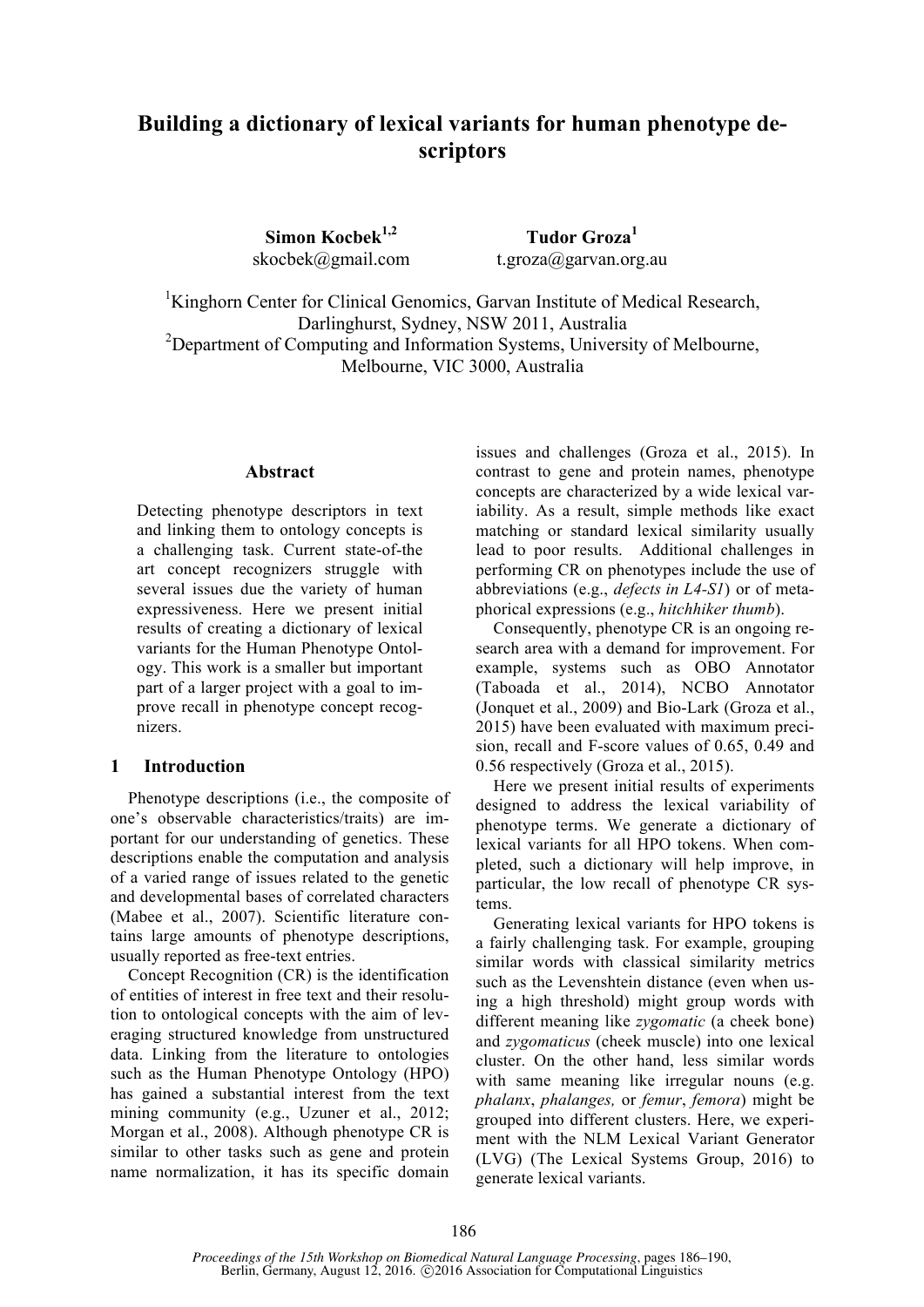# **2 Methods**

To generate the dictionary of lexical variants, we extracted all concept names and their synonyms from the HPO. The text was then tokenized and a cluster of lexical variants was created for each token. Tokens with overlapping lexical variants were merged into one cluster. We manually analyzed the clusters for their quality and coverage, and performed a preliminary automatic evaluation. In addition, we identified those parts of phenotype terms that display the largest lexical variability. For the latter, we used the following two additional ontologies: Foundational Model of Anatomy (FMA) (Rosse and Mejino, 2003), and the Phenotype and Trait Ontology (PATO) (Gkoutos et al., 2009). Details of data and methods used are described in the following sections.

## **2.1 The Human Phenotype Ontology**

The HPO's primary goal is to offer a tool that allows large-scale computational analysis of the human phenotype (Köhler et al., 2014). The HPO is often used for the annotation of human phenotypes and has repeatedly been adopted in biomedical applications aiming to understand connection between phenotype and genomic variations. Some examples of using the HPO are applications such as linking human diseases to animal models (Washington et al., 2009), describing rare disorders (Firth et al., 2009), or inferring novel drug indications (Gottlieb et al., 2011).

Most terms in the HPO contain descriptions of clinical abnormalities and additional subontologies are provided to describe inheritance patterns, onset/clinical course and modifiers of abnormalities.

Below is an example of part of a term in the OBO format:

id: HP:0000260

name: Wide anterior fontanel

def: "Enlargement of the anterior fontanelle with respect to agedependent norms." [HPO:curators]

synonym: "Large anterior fontanel" EXACT [] …

```
xref: UMLS:C1866134 "Wide anterior fontanel"
```
is a: HP:0000236 ! Abnormality of the anterior fontanelle

property\_value: HP:0040005 "Enlargement of the `anterior fontanelle` (FMA:75439) with respect to age-dependent norms." xsd:string {xref="HPO:curators"}

Terms in HPO usually follow the Entity-Quality formalism where they combine anatomical entities with qualities (Mungall et al., 2007) For instance, in the above example, *anterior fontanelle* describes an anatomical entity with the quality *wide.* Entities can usually be grounded in

ontologies such as the FMA, while qualities usually belong to the PATO. It is assumed that rich lexical variability comes from the quality part of phenotype terms – due to their wide spread usage in common English.

For this study, we used the OBO versions of the HPO Apr 2016 and the PATO Nov 2015 ontologies, and the FMA OWL version 3.2.1.

#### **2.2 Pre-processing text in ontologies**

We extracted labels and synonyms for all HPO, PATO and FMA terms. The OWL API (Horridge and Bechhofer, 2011) was used for parsing.

After a manual inspection of a random subset of names and synonyms, we developed a simple tokenizer that broke each name and synonym into series of lower case tokens. The following characters were removed:  $/( )$   $\leq$   $\leq$  ; and the space and backslash characters were then used as delimiters. We ignored numbers and short tokens (< 3 characters). The final set contained 8,098 HPO; 1,959 PATO and 8,502 FMA tokens.

#### **2.3 Generating clusters of lexical variants**

We use the NLM Lexical Variant Generator (LVG), 2016 release (The Lexical Systems Group, 2016) to create lexical variants for the HPO tokens. LVG is a suite of utilities that can generate, transform, and filter lexical variants from the given input. Its intention is to create robust indexes and to transform user queries into retrievable entries from those indexes. Although LVG focuses on biomedical terms, it is not specialized for phenotype domain.

There are more than 60 functions (flow components) in LVG and each function has a set of parameters. In this work, the following two functions were used with the LVG Java API:

- Generating inflectional variants (IVs), which include the singular and plurals for nouns, the various tenses of verbs, the positive, superlative and the comparative of adjectives and adverbs.
- Generating derivational variants (DVs), which are terms that are related to the original term but do not necessarily, share the same meaning. Often, the derivational variant changes syntactic category from the original term. Only DVs with the same prefix as the original token (i.e., first two characters) were considered.

Both IVs and DVs can be generated with two methods: a) using an internal dictionary, and b) using a set of predefined rules. When generating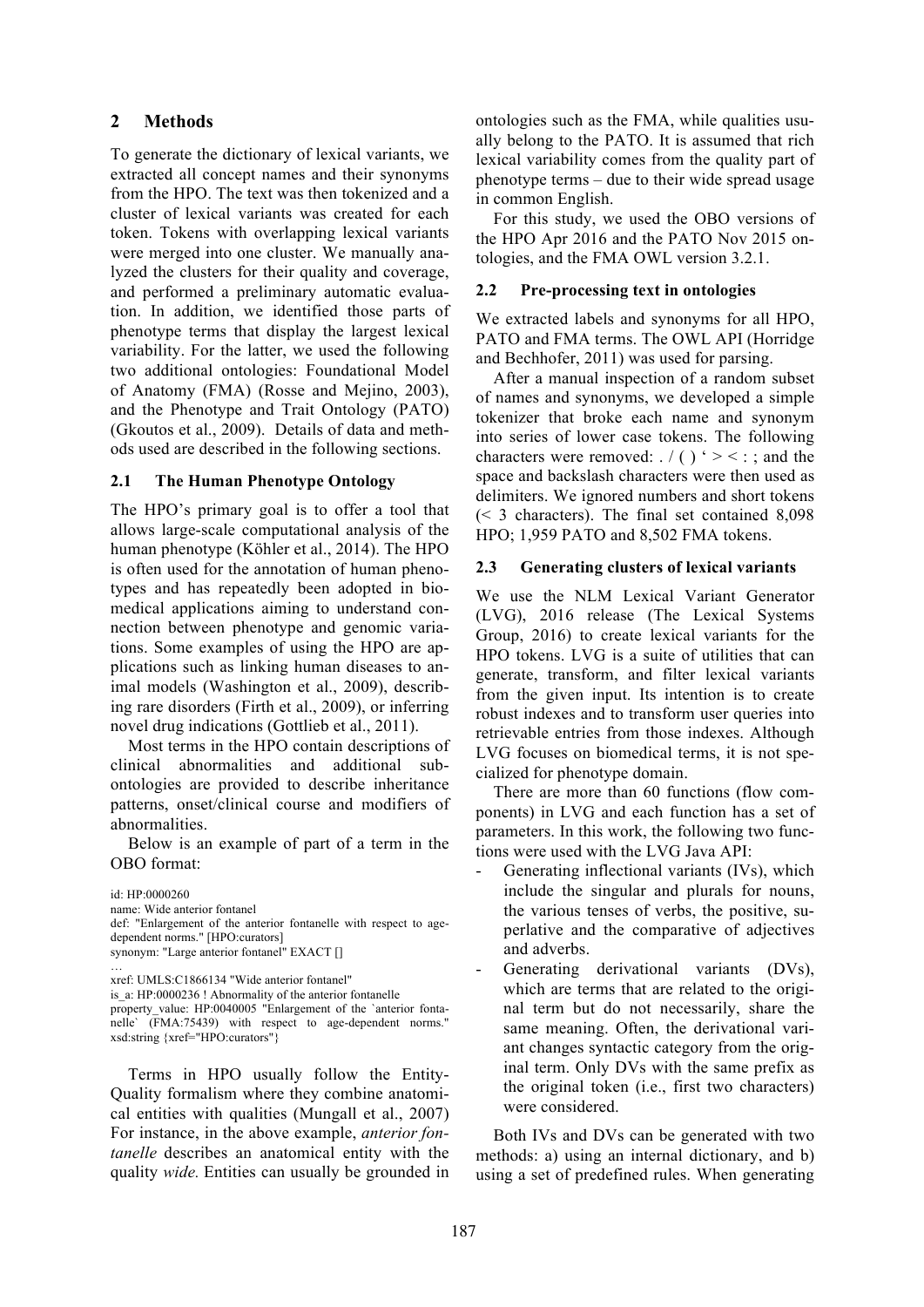lexical variants, we experimented with the following three configurations (Cs):

- C1: Generating IVs using the dictionary.
- C2: Generating IVs DVs using the dictionary.
- C3: Generating IVs and DVs using the dictionary first, and using the set of rules for those tokens that did not have any variants in the dictionary.

Generating lexical variants for HPO tokens can be described with the following algorithm:

Generate lexical variants for HPO:

*N: number of HPO terms Hi: single HPO term S: set of names and synonyms for an HPO term T: set of unique tokens M: number of tokens Tj: single token*  $ID_i$ : set of *dictionary based IVs* for  $T_i$ *DDj: set of dictionary based DVs for Tj IRj: set of rule based IVs for Tj DRj: set of rule based DVs for Tj V: sets of lexical variants*  $V_k$ : single set of lexical variants, where  $0 \le k \le 4$ *C: sets of clusters Ck: single set of clusters, where 0 < k < 4*

*For i = 1 to N do:*

 *Extract name/synonyms for Hi and save them into S Tokenize S and save unique tokens into T Initialize*  $C_1$ ,  $C_2$  *and*  $C_3$ *For j = 1 to M do: Initialize*  $V_1$ *,*  $V_2$  *and*  $V_3$ *Generate dictionary based inflectional variants for*   $T_i$  *and save them into*  $ID_i$  *If IDj is empty then do: Generate rule based inflectional variants for Tj and save them into IRj Generate dictionary based derivational variants for*   $T_i$  *and save them into*  $DD_i$ *If DDj is empty then do: Generate rule based derivational variants for Tj and save them into DRj*  $V_I = ID_i$  $V_2 = ID_i + DD_i$  $V_3 = ID_i + DD_i + IR_i + DR_i$ *For k = 1 to 3 do: If a cluster in*  $C_k$  *has a variant from*  $V_k$  *then do: Put variants from*  $V_k$  *into the existing cluster Else do:*

*Create a cluster from*  $V_k$  *in C<sub>k</sub>* 

#### **2.4 Inspecting/evaluating lexical clusters**

For each configuration we calculated the coverage of extended tokens (i.e., the number of to-

kens for which at least one variant was found), and manually inspected lexical variants for 10 randomly selected tokens. In addition, we inspected clusters for the following two specific tokens of interest that are known to be problematic in phenotype CR: *phalanx* and *shortening*. The former is an irregular noun that changes to *phalanges* in plural form, while the latter represents a participle that is usually not correctly normalized for our need. For example, we would expect *short* and *shortening* in the same cluster (*short finger* vs. *shortening of the finger*). We also inspected variants for *zygomatic* and *zygomaticus* that should not be in the same cluster.

In addition to the manual inspection, we also performed a preliminary automatic evaluation of the clusters. The HPO has been integrated into Unified Medicine Language System (UMLS) Metathesaurus (Humphreys et al., 1998) since the 2015AB version (Dhombres et al., 2015). This potentially gives new synonyms for the HPO terms. The synonyms can contain lexical variants of the HPO term tokens. For example, *acute promyelocytic leukemia*, does not contain any synonyms in the HPO. However, UMLS contains the synonyms *acute promyelocytic leukaemia.* Similarly, *ascending aortic aneurysm* has no HPO synonyms, while we can find *aneurysm of ascending aorta* in UMLS. Therefore, we developed an algorithm for counting those HPO terms that increased the coverage of tokens in UMLS synonyms for these terms (e.g., the above two terms would be counted).

As mentioned in section 2.1, it is assumed that most tokens with rich lexical variability are associated with the quality part of HPO terms. To test this assumption, we finally examined coverage of the HPO tokens in the FMA and the PATO. We then analyzed lexical cluster sizes for these tokens. In case the assumption is true, we expect the cluster sizes of PATO tokens (i.e. quality) larger than tokens found in FMA (i.e. entity).

#### **3 Results and discussion**

Table 1 summarizes the number of variants, the number of clusters, the average number of variants in each cluster and the number of tokens with no variants (NV) for different configurations.

**Table 1: Results summary for each configuration**

|                                                                    | #Variants                  | #Clusters | Average | #NV |
|--------------------------------------------------------------------|----------------------------|-----------|---------|-----|
| $\begin{array}{c} \text{C1} \\ \text{C2} \\ \text{C3} \end{array}$ |                            | 6,355     | 2.12    | 877 |
|                                                                    | 13,471<br>18,080<br>29,602 | 5,620     | 3.22    | 877 |
|                                                                    |                            | 6,480     | 4.57    |     |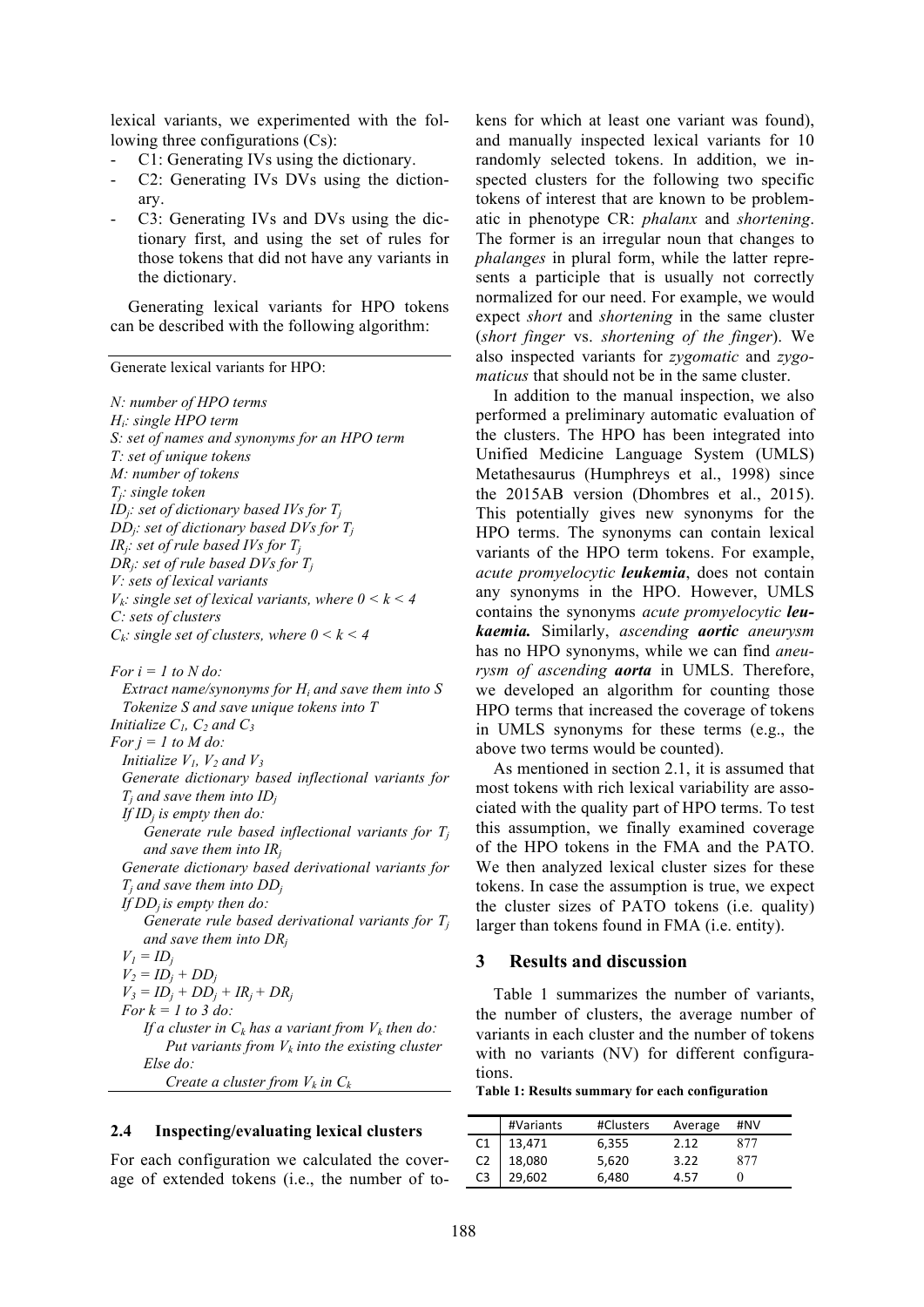The same tokens with no variants were found using only the dictionary in C1 and C2, which implies that these tokens are not covered with LVG's dictionary. After the manual examination of generated clusters we can identify some examples of tokens without generated variants as follows: *spelling errors* (e.g., accesory, dermititis), *latin words* (e.g., ambiguus), *chemical compounds* (e.g., 23-diphosphoglycerate), *abbreviations* (eg., gnrh, pirc), *roman numbers* (e.g., xii, xiii), and *ordinal numbers* (e.g., 1st, 2nd). Using the rule-based approach in C3 generated variants for these tokens.

Examining the clusters showed that C1 generated several disjoint clusters that should be merged. Some examples are tokens like *abdomen* and *abdominal*, *abnormal* and *abnormality*, *external* and *externally*, and *yellow* and *yellowish*. As for the tokens of our particular interest, *phalanx* contained the following variants in the same cluster: *phalange*, *phalanges*, *phalanx*, and *phalanxes*; while *shortening* was clustered with the following variants: *shorten*, *shortened*, *shortening*, and *shortenings* and was missing words like *short*, *shorter* and *shortest*. Variants for *zygomatic* and *zygomaticus* were in separated clusters in all three approaches.

According to Table 1, the C2 approach generated more variants distributed into less clusters when compared to C1. Manual examination revealed that several disjoint clusters from previous paragraph merged into larger clusters (*abdomen* and *abdominal*, *abnormal* and *abnormality*, and *external* and *externally).* The *phalanx* cluster gained a new variant *phalangeal*, which was previously in a different cluster. There was no change in the *shortening* cluster.

Clusters in C3 extended tokens with no variants in LVG's dictionary with rule generated terms. However, variants for tokens like spelling errors or ordinal numbers were incorrect. For example, *accesory* would be extended with variants like *accesoryed* and *accesoryer*. In addition, participles were not in correct clusters (e.g., shortening). Unfortunately, terms like *brachymesomelia* or *trichromacy* were also extended with wrong variants. This implies that rules defined in LVG might not be appropriate for phenotype terms and we must define our own rules. This investigation is left for future work.

Testing with UMLS, we found that 6,580 (62%) of the HPO terms contained UMLS synonyms. 16% of these terms increased the coverage of synonym tokens with new lexical variants, which indicates that the generated dictionary

does include quality variants. We plan to investigate the results in depth in the future.

When testing the coverage of HPO tokens in the PATO and the FMA, we found that 10% and 26% of the HPO tokens can also be found in the PATO and the FMA respectively. Figure 1 shows ratios for different lexical cluster sizes of the overlapping tokens created with the C2 approach (minimum/maximum size of 1 and 11 respectively). One can notice that the PATO tokens tend to form larger clusters, which indicates that these tokens have more lexical variants compared to the FMA tokens. This confirms the assumption from Section 2.1, that the quality part of phenotype term offers more lexical variability than the entity part.



**Figure 1: Distribution of lexical cluster sizes for those HPO tokens that were also found in the PATO/FMA.** 

# **4 Conclusion**

In this paper we presented initial results for creating a dictionary of lexical variants of all tokens in the Human Phenotype Ontology. This task is a part of bigger project with aim to improve phenotype concept recognition. Using the NLM Lexical Variant Generator, we experimented with three configurations where different combinations of inflectional and derivational variants were used to extend original HPO token space. We examined the clusters and performed a preliminary automatic evaluation of these clusters. We also identified parts of phenotype terms that are likely to express more lexical variability.

In the future, we are planning to perform a detailed analysis of the generated clusters and improve the automatic evaluation. As seen in the results section, there are some phenotype tokens that are not covered in external dictionaries such as LVG. We will try to identify patterns of these tokens and see how we can extend them with lexical variants. In addition, we will improve the quality of generated clusters with removing in